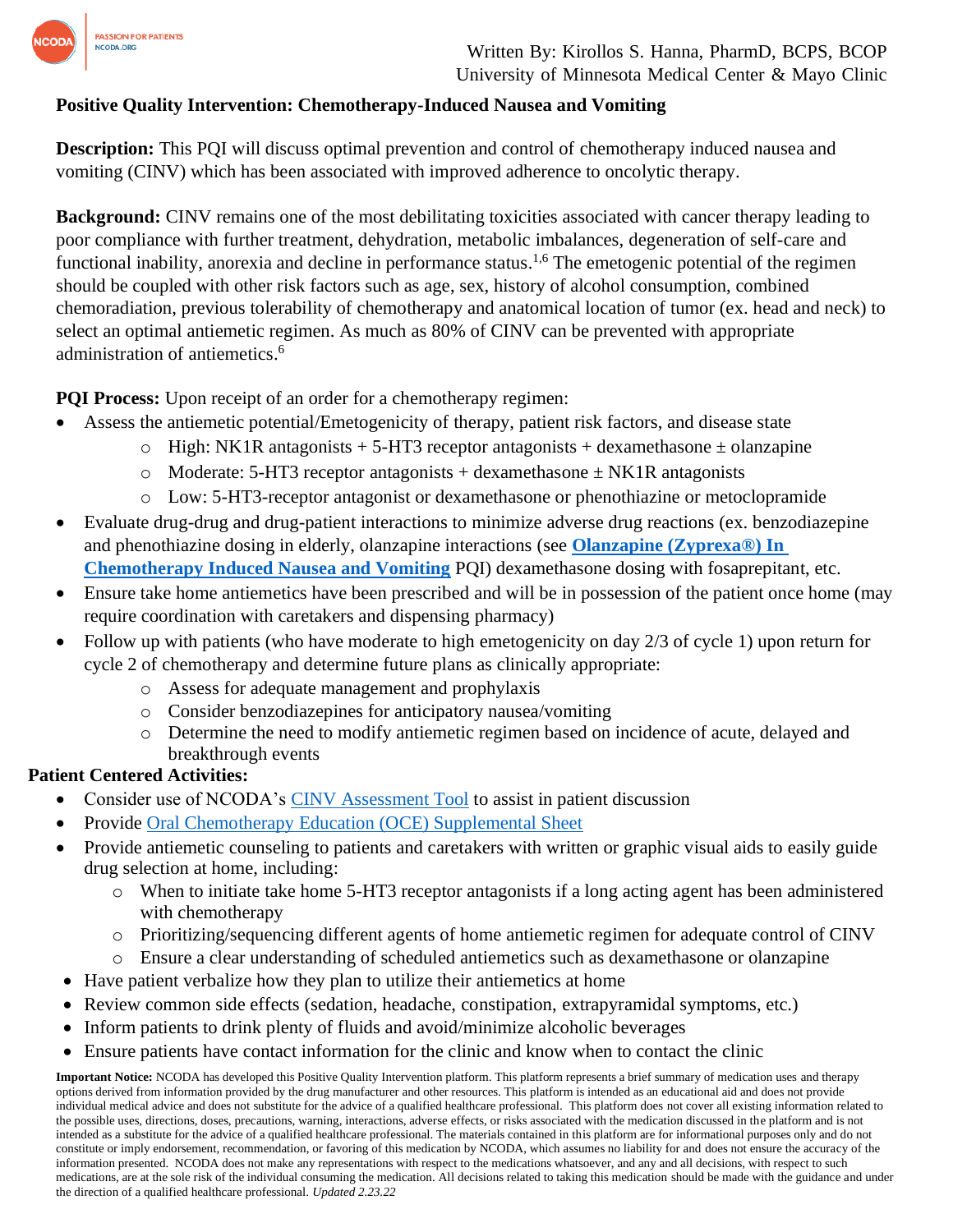

Written By: Kirollos S. Hanna, PharmD, BCPS, BCOP University of Minnesota Medical Center & Mayo Clinic

**Drug therapy:\*** See Supplemental Information for dosing

- 5-HT3 receptor antagonists: ondansetron, granisetron, palonosetron
- NK1R antagonists: \*\* aprepitant, fosaprepitant, rolapitant
- Glucocorticoids: dexamethasone
- Benzodiazepines: lorazepam
- Dopaminergic agents: prochlorperazine, olanzapine, chlorpromazine
- Combinations: netupitant/palonosetron, fosnetupitant/palonosetron
- Other: metoclopramide, scopolamine, promethazine, meclizine, dronabinol, olanzapine

**\***Most commonly utilized agents, not inclusive of all agents **\*\***Additional agents available as combination product

## **References:**

- 1. National Comprehensive Cancer Network (NCCN). NCCN Clinical practice guidelines in oncology.
- https:/[/www.nccn.org/professionals/physician\\_gls/pdf/antiemesis.pdf .](http://www.nccn.org/professionals/physician_gls/pdf/antiemesis.pdf)
- 2. Hesketh PJ, Kris MG, Basch E, et al. Antiemetics: American Society of Clinical Oncology Clinical Practice Guideline Update. J Clin Oncol 2017; 35:3240.
- 3. Roila F, Molassiotis A, Herrstedt J, et al. 2016 MASCC and ESMO guideline update for the prevention of chemotherapy- and radiotherapy- induced nausea and vomiting and of nausea and vomiting in advanced cancer patients. *Ann Oncol* 2016; 27:v119.
- 4. Fujii H, Iihara H, Ishihara M, et al. Improvement of adherence to guidelines for antiemetic medication enhances emetic control in patients with colorectal cancer receiving chemotherapy of moderate emetic risk. *Anticancer Res* 2013;33:5549–56.
- 5. Affronti ML, Schneider SM, Herndon JE 2nd., et al. Adherence to antiemetic guidelines in patients with malignant glioma: a quality improvement project to translate evidence into practice. *Support Care Cancer* 2014;22:1897–905.
- 6. Tageja N, Groninger H. Chemotherapy-induced nausea and vomiting: an overview and comparison of three consensus guidelines. *Postgrad Med J*. 2016;92(1083):34-40.

**Important notice:** NCODA has developed this Positive Quality Intervention platform. This platform represents a brief summary of medication uses and therapy options derived from information provided by the drug manufacturer and other resources. This platform is intended as an educational aid and does not provide individual medical advice and does not substitute for the advice of a qualified healthcare professional. This platform does not cover all existing information related to the possible uses, directions, doses, precautions, warning, interactions, adverse effects, or risks associated with the medication discussed in the platform and is not intended as a substitute for the advice of a qualified healthcare professional. The materials contained in this platform are for informational purposes only and do not constitute or imply endorsement, recommendation, or favoring of this medication by NCODA, which assumes no liability for and does not ensure the accuracy of the information presented. NCODA does not make any representations with respect to the medications whatsoever, and any and all decisions, with respect to such medications, are at the sole risk of the individual consuming the medication. All decisions related to taking this medication should be made with the guidance and under the direction of a qualified healthcare professional.